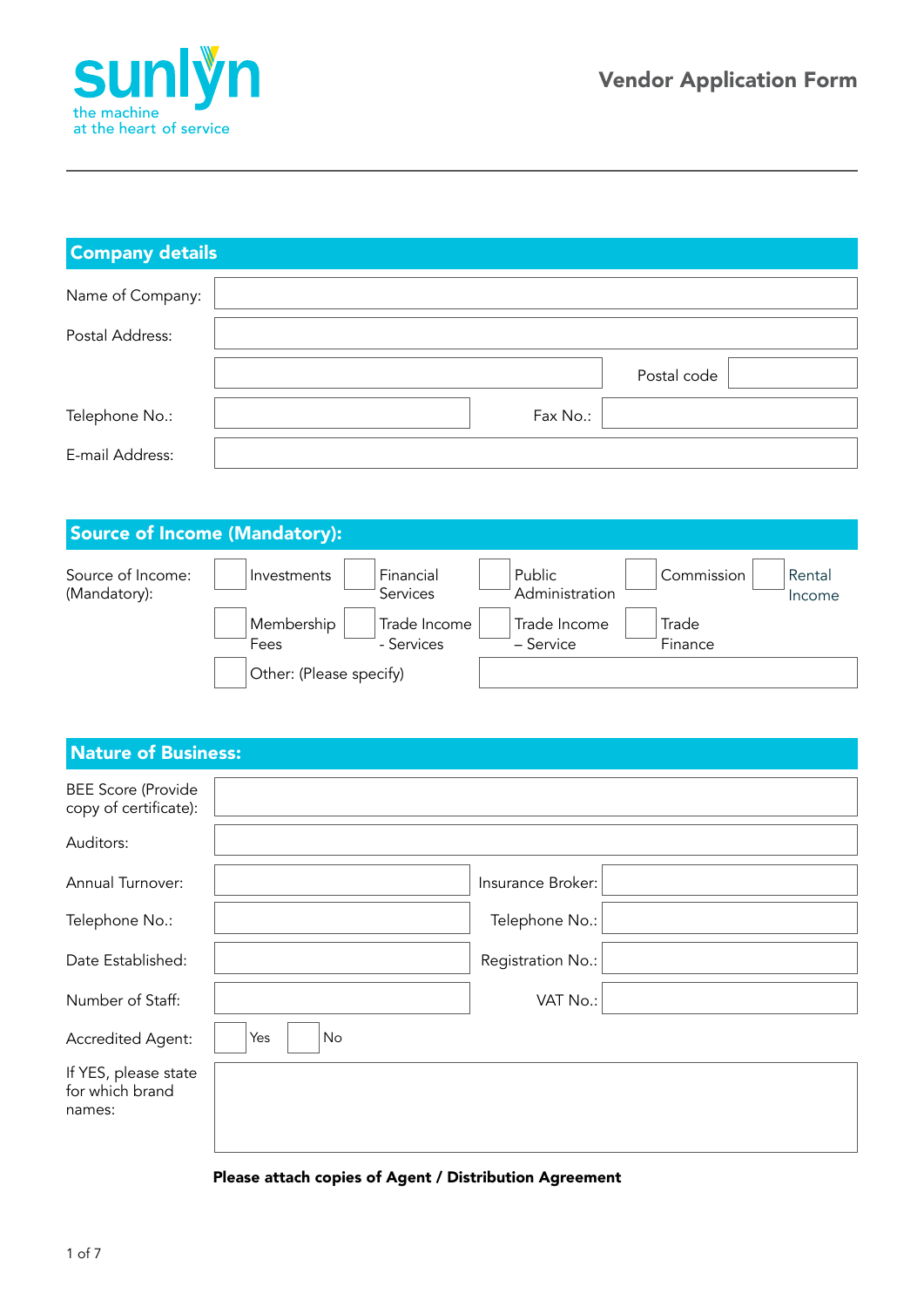# Type of Equipment to be funded:

## Shareholders, directors, members, controlling company details:

| 1.             |           |  |
|----------------|-----------|--|
| Name:          |           |  |
| % Shareholding | ID Number |  |
| E-mail Address |           |  |
| 2.             |           |  |
| Name:          |           |  |
| % Shareholding | ID Number |  |
| E-mail Address |           |  |
| 3.             |           |  |
| Name:          |           |  |
| % Shareholding | ID Number |  |
| E-mail Address |           |  |
| 4.             |           |  |
| Name:          |           |  |
| % Shareholding | ID Number |  |
| E-mail Address |           |  |

# Previous Employer: (If company is younger than four years)

| 1.            |        |  |
|---------------|--------|--|
| Company       |        |  |
| Position Held | Period |  |
| 2.            |        |  |
| Company       |        |  |
| Position Held | Period |  |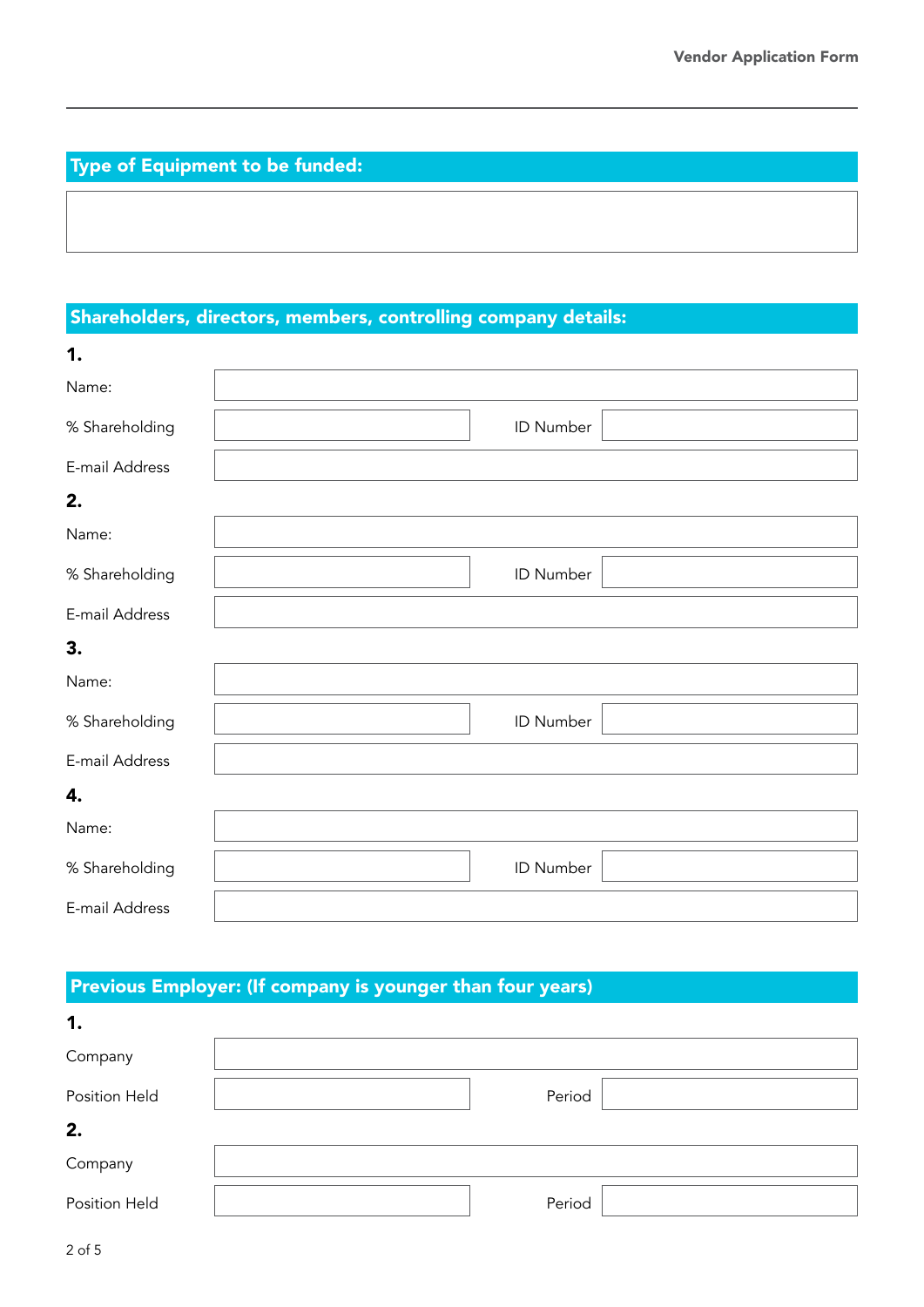# Previous Employer: (If company is younger than four years)(continued)

| 3.            |        |
|---------------|--------|
| Company       |        |
| Position Held | Period |
| 4.            |        |
| Company       |        |
| Position Held | Period |

| <b>Banking Details</b> |  |             |  |
|------------------------|--|-------------|--|
| Company Banker:        |  | Branch:     |  |
| Branch code:           |  | Account no: |  |

# Credit References that we can contact:

| 1.   |                |  |
|------|----------------|--|
| Name | Telephone No.: |  |
| 2.   |                |  |
| Name | Telephone No.: |  |
| 3.   |                |  |
| Name | Telephone No.: |  |

## Contact Details for Application and Payout Notifications

| 1.   |                |  |
|------|----------------|--|
| Name | E-mail Address |  |
| 2.   |                |  |
| Name | E-mail Address |  |
| 3.   |                |  |
| Name | E-mail Address |  |
| 4.   |                |  |
| Name | E-mail Address |  |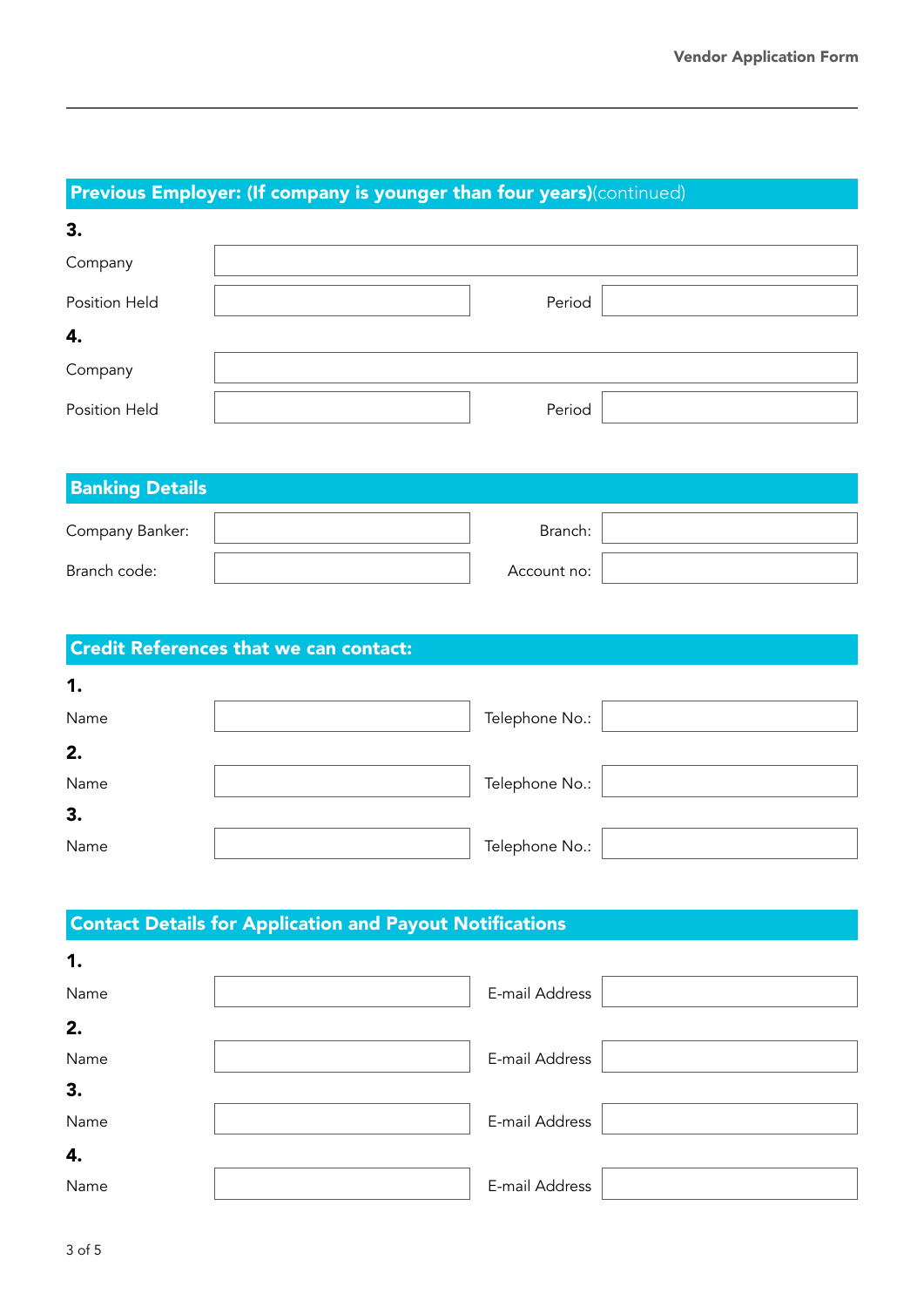### Trade Reference & Credit Bureau Consent

I/We hereby consent to you or your cessionary/ies making enquiries to my/our credit records and trade references with any credit reference agency or any third party to confirm the details provided and confirm that this consent shall apply in every respect to every director, shareholder, member and/or associate of the applicant. As signatory to this application I/we hereby indemnify you or your cessionary/ies against any claim that may be made against you or you cessionary/ies by any director, shareholder, member and/or associate of the applicant by virtue of this consent.

### Marketing Consent

We hereby consent/do not consent to you:

providing present or future group companies/associates with our details, to give them the opportunity to contact us with information on products and services they offer, which is believed will be to our benefit, or your appointed research companies contacting us to enable you to conduct market research.

#### Financial Intelligence Centre Act (FICA)

All accountable institutions are required to identify their clients as required by the Financial Intelligence Centre Act No 38 of 2001. We therefore consent to you carrying out identity and fraud prevention checks and sharing information relating to this application through the South African Fraud Preven¬tion Service.

#### **Certificate**

I/we certify that to the best of my/our knowledge and belief the information I/we have given you is correct and I/ we are not aware of any matters of circumstances which I/we have not disclosed to you in writing which might influence your decision. I/We certify that there are not writs, summonses, judgements, petitions, winding up order or pending applications for liquidation or threatened against the Applicant or its directors/shareholders.

#### Annual Turnover

I/We warrant that the Annual Turnover and/or Net Asset Value is true and correct and acknowledge that Sunlyn (Pty) Ltd has relied on such warranty in determining the legal framework of the facility.

### Protection of Personal Information Act

In accordance with the Protection of Personal Information Act 4 of 2013 ("POPI"), Sunlyn Proprietary Limited ("Sunlyn") requires the consent of the Customer to process all personal information as defined within POPI ("Personal Information").

In order to fulfil the obligations of the above-mentioned agreement, the Customer, by its signature hereto expressly consents and agrees that Sunlyn and/or its cessionary/ies may:

- make enquiries to confirm and verify any Personal Information provided by the Customer ;
- generally make whatever enquiries Sunlyn deems necessary from any source whatsoever;
- seek Personal Information relating to the Customer from any credit bureau;
- process your Personal Information for purposes of providing the services provided in terms of the agreement;
- process and disclose the Customer 's Personal Information for purposes of the prevention, detection and reporting of fraud and criminal activities, the identification of the proceeds of unlawful activities and the combating of money laundering activities;
- process and report on the Customer 's Personal Information to comply with an obligation imposed by any applicable laws;
- utilise automated decision processes to facilitate the generation of credit score cards for the purposes of determining the creditworthiness of the Customer and retain and utilise records of information pertinent to the Customer 's ongoing creditworthiness; and